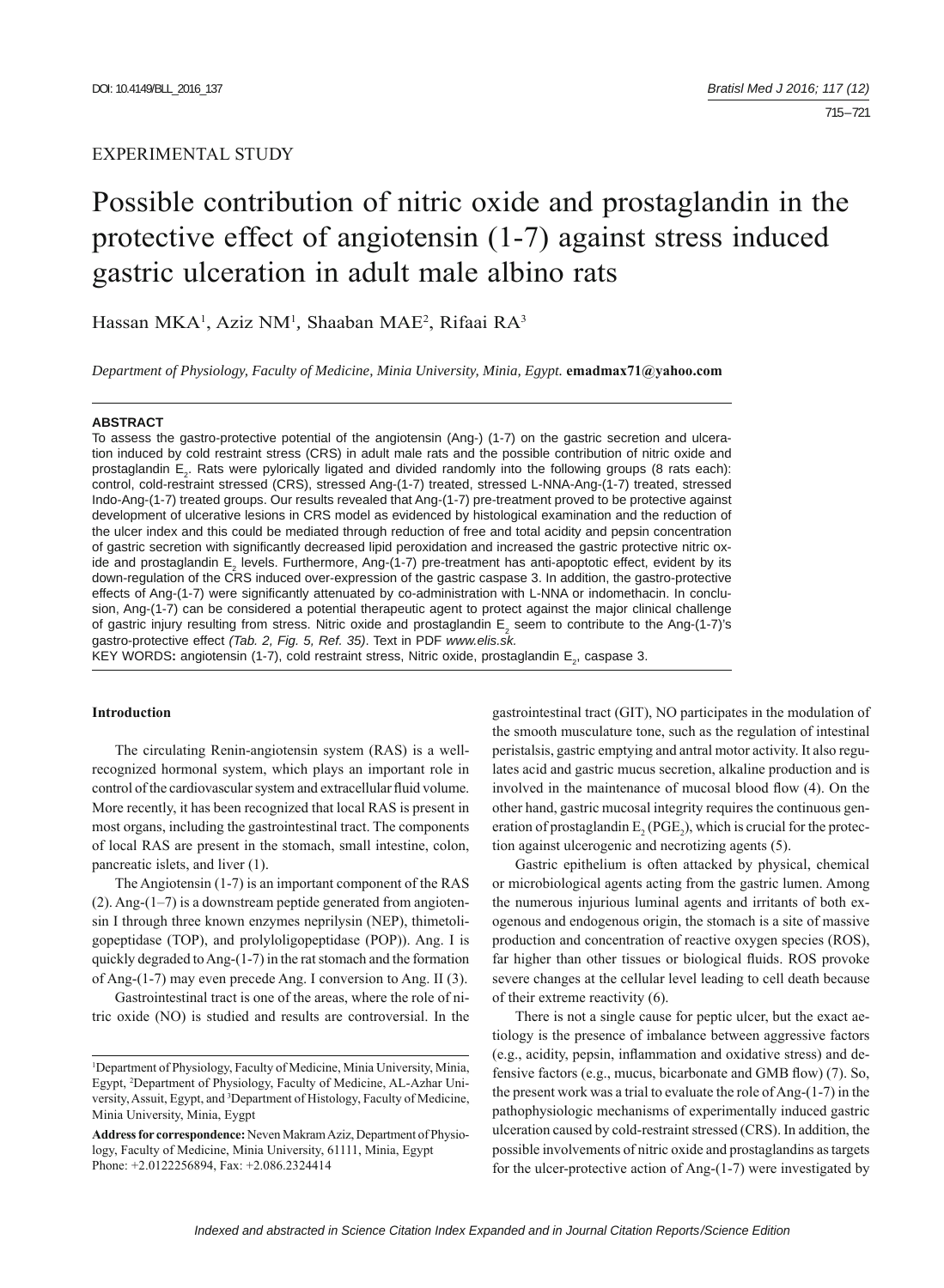## 715 – 721

testing the effect of exogenous Ang-(1-7) against stress ulcerogenesis in the presence of nitric oxide synthase (NOS) inhibitor, Nω-nitro-L-Arginine (L-NNA) and non-selective cyclo-oxygenase (COX) inhibitors (Indomethacin).

# **Materials and methods**

## *Animals*

Forty adult male albino (Sprague dawley strain) rats, of average weight 150–180 gm, about 4 months old, were used in the present study. Rats were purchased from the National Research Centre, Cairo, Egypt. All rats were housed in groups of eight in stainless steel cages that offered adequate space for free movement and wandering (40 cm x 40 cm x 25 cm). They were fed with commercial rat chow and left freely wandering in their cage for two weeks with normal hour's dark: light cycle for acclimatization before starting the experiment. All the experimental procedures were in accordance with our institutional guidelines. The ethics of the protocol were approved by The Laboratory Animals' Maintenance and Usage Committee of Faculty of Medicine, Minia University.

## *Induction of gastric ulceration*

At the end of the experiment, rats were deprived of food for 24 h prior to the experiment in mesh-bottomed cages to minimize coprophagia, but allowed free access to water (8). Pyloric ligation was carried out under light ether anaesthesia according to the previous method described by Alumets et al (9). After pyloric ligation, the animals were immediately restrained by fixing the four limbs to a wooden board and placed in a refrigerator at 4 °C for 3 hours to induce cold-restraint stressed (CRS) ulcer (10). All experiments were performed at the same time of the day to avoid variations due to diurnal rhythms of putative regulators of gastric functions.

#### *Experimental procedures*

Rats were randomly divided into the following groups (8 rats each):

*1) Control group* (*C*); in which rats received no treatment and were left freely wandering in their cages for 3 hours after being subjected to pyloric ligation.

*2) CRS group;* in which rats received no treatment before exposure to CRS.

*3) Stressed Ang-(1-7) treated group;* in which rats were treated by Ang-(1-7) (6.5 mg/kg, i.p) (Sigma, USA) (11) one hour before exposure to CRS.

*4) Stressed L-NNA–Ang-(1-7) treated group;* in which the rats were treated by Ang-(1-7) (6.5 mg/kg, i.p.) thirty minutes after being treated by L-NNA (20 mg/kg, i.p) (Sigma, USA) (12) and after another thirty minutes rats were exposed to CRS.

*5) Stressed Indo-Ang-(1-7) treated group;* in which the rats were treated by Ang-(1-7) (6.5 mg/kg, i.p) thirty minutes after being treated by indomethacin (5 mg/kg /i.p) (Sigma, USA) (13) and after another thirty minutes rats were exposed to CRS.

Three hours after pyloric ligation, the rats were anesthetized by light ether anaesthesia, and blood samples were taken from the jugular vein. Then their stomachs were removed, opened along the greater curvature and the gastric content of each stomach was collected. The stomachs were washed with ice-cold saline and examined for gross gastric mucosal lesions using a magnified lens by an observer not aware of the experiment.

#### *Assessment of gastric mucosal lesions*

The gastric mucosal lesions were expressed in the form of ulcer index (U.I.) according to the method of Robert et al (14) and the preventive index of a given drug was calculated according the method previously described by Hano et al (15).

#### *Analysis of the gastric juice*

The gastric juice collected after opening the stomachs was centrifuged at 1000 g for 10 minutes to remove any solid debris and the volume of the supernatant was measured. The supernatant was then analysed for determination of pH according to the method of Hara et al (16), free and total acid concentrations were estimated

|  | Tab. 1. Effect of the cold restraint stress with or without treatment on the gastric juice parameters in pyloric ligated rats. |  |  |  |  |  |  |
|--|--------------------------------------------------------------------------------------------------------------------------------|--|--|--|--|--|--|
|  |                                                                                                                                |  |  |  |  |  |  |
|  |                                                                                                                                |  |  |  |  |  |  |

|                             | Groups          |                             |                            |                                                                                                                                                                        |                               |  |  |  |
|-----------------------------|-----------------|-----------------------------|----------------------------|------------------------------------------------------------------------------------------------------------------------------------------------------------------------|-------------------------------|--|--|--|
| Parameters                  | Control         | <b>CRS</b>                  | Stressed Ang- (1-7)        | Stressed L-NNA-Ang- (1-7)                                                                                                                                              | Stressed Indo-Ang- (1-7)      |  |  |  |
| Volume $(m1/3 h)$           | $2.5 \pm 0.1$   | $1.4 \pm 0.1^a$             | $2.4 \pm 0.1$ <sup>b</sup> | $1.9 \pm 0.02$ <sup>abc</sup>                                                                                                                                          | $1.8 \pm 0.1$ <sup>abc</sup>  |  |  |  |
| pH                          | $3.4 \pm 0.2$   | $1.2 \pm 0.2^a$             | $3.2 \pm 0.05^{\rm b}$     | $2.8 \pm 0.1$ <sup>abc</sup>                                                                                                                                           | $2.6 \pm 0.1$ <sup>abc</sup>  |  |  |  |
| $F.A.C.$ (mEq/L)            | $17.5 \pm 1.1$  | $68.4 \pm 2.5^{\circ}$      | $20.5 \pm 1.4^{\circ}$     | 46 $8\pm1$ 4 <sup>abc</sup>                                                                                                                                            | 49 $3\pm1$ 5 <sup>abc</sup>   |  |  |  |
| $T.A.C.$ (mEq/L)            | $36.5 \pm 1.2$  | $88.4 \pm 2.1$ <sup>a</sup> | $40.5 \pm 1.5^{\rm b}$     | $63.8 \pm 1.8$ <sup>abc</sup>                                                                                                                                          | $68.3 \pm 1.7$ <sup>abc</sup> |  |  |  |
| Pepsin $(\mu g/ml)$ tyrosin | $138.7 \pm 2.3$ | $225 \pm 5.4^{\circ}$       | $143.4 \pm 2.1b$           | $162.2 \pm 2.2$ <sup>abc</sup>                                                                                                                                         | $165 \pm 2.1$ <sup>abc</sup>  |  |  |  |
|                             |                 |                             |                            | Data represent the section age (CEM of Q rate in sook group 3) significantly different from southed group b significantly different from CDC ( significantly different |                               |  |  |  |

Data represent the as the mean  $\pm$  S.E.M. of 8 rats in each group.  $a -$  significantly different from control group;  $b -$  significantly different from CRS,  $c -$  significantly different from Ang-(1-7) treated group, p ≤ 0.05. F.A.C.: Free Acid Concentration; T.A.C.: Total Acid Concentration.

|  |  | Tab. 2. Effect of the cold restraint stress with or without treatment on ulcer profile in pyloric ligated rats. |  |  |  |  |  |  |
|--|--|-----------------------------------------------------------------------------------------------------------------|--|--|--|--|--|--|
|--|--|-----------------------------------------------------------------------------------------------------------------|--|--|--|--|--|--|

| Groups                           | $%$ incidence | M.S.S. | M.U.S.       |      | P.I. $(\% )$             |
|----------------------------------|---------------|--------|--------------|------|--------------------------|
| Control                          |               |        |              |      |                          |
| CRS                              | 100           |        | 2.0          |      | $\overline{\phantom{0}}$ |
| Stressed Ang-(1-7)               |               |        | 0.16         | l.86 | 85.                      |
| Stressed L-NNA-Ang-(1-7) treated |               |        | 0.6          | 4.21 | 66.3                     |
| Stressed Indo-Ang-(1-7) treated  |               | 0.36   | $_{\rm 0.8}$ | 4.66 | 63.3                     |

M.S.S. – Mean Severity Score, M.U.S. – Mean Ulcer Score, U.I. – Ulcer Index, P.I. – Preventive Index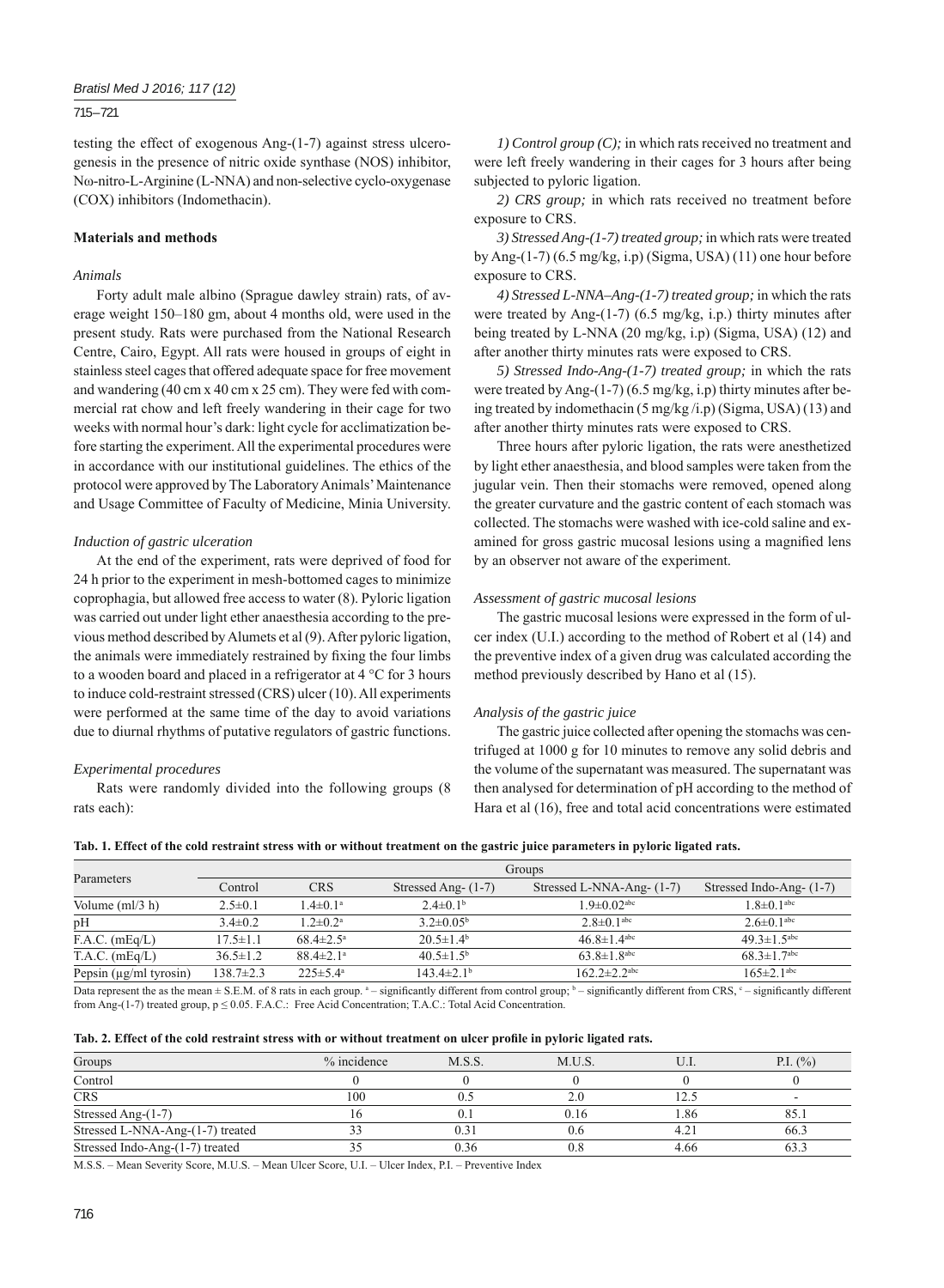by using the method of Pratha et al (17) and pepsin concentrations were determined by a modified spectrophotometric method (18).

## *Biochemical analysis of gastric mucosa*

The stomach of each rat was divided into the two parts: one part was immersed in IND (10 μg/ml) for 20 minutes to inhibit further formation and release of PGs and then stored at –80 ○C. Subsequently, the gastric mucosa was scraped, homogenized in 2 ml normal saline containing 0.1 M dithiothreitol and centrifuged at 2000 g for 10 minutes at room temperature. The supernatant was analysed for determination of prostaglandin content  $(PGE_2)$ by enzyme-linked immunosorbent assay (ELISA) using  $\mathrm{PGE}_{2}$  assay kit (R&D Systems, USA). The other part of gastric mucosa was also scraped, homogenized in cold potassium phosphate buffer (0.05 M, pH 7.4) and centrifuged at 2000 g for 10 minutes at  $4^{\circ}$ C. The supernatant was kept at –  $80^{\circ}$ C for subsequent measurement of lipid peroxides and nitric oxide using colorimetric assay kit according to the recommendations of the manufacturer (Biodiagnostic, Egypt).

#### *Histological examination*

Specimens were fixed in 10 % neutral-buffered formalin, dehydrated, cleared, and embedded in paraffin wax. Tissue sections of 5–6 um thickness were obtained and deparaffinised. Some sections were stained with hematoxylin and eosin (19). For immunohistochemical detection of Caspase 3 expression, Ultra Vision ONE HRP polymer detection system (Thermo Fisher Scientific Inc./Lab Vision, Fremont, CA, USA) was used according to the manufacturer's protocol. The slides were then counterstained, dehydrated, and mounted (20).

#### *Statistical analysis*

Data were represented as means  $\pm$  standard errors of the mean (SEM). Statistical analysis was performed using Graph pad Prism 5 software and significant difference between groups was done by one-way ANOVA followed by Tukey–Kramar post hoc test for multiple comparisons with a value of  $p \le 0.05$  considered statistically significant.

#### **Results**

- *The results clearly demonstrated that* exposure of the rats to CRS significantly lowered the volume and pH of gastric juice, which was accompanied by a significantly higher gastric juice free and total acidity and the pepsin activity as compared to the control rats (Tab. 1). In addition, there was a significant higher level of gastric mucosal lipid peroxidase, with lower levels of NO and  $PGE_2$  as compared to the control group (Figs 1, 2, 3). Subjecting the rats to CRS was also associated with a high ulcer index reaching 12.5 (Tab. 2).
- Pre-treatment of CRS rats with Ang-(1-7) proved to be protective against development of ulcerative lesions as evidenced by the decrease in the ulcer index to 1.86 and achieving preventive index 85.1 % (Tab. 2). In addition, Ang-(1-7) pre-treatment showed lower levels of gastric juice free and total acidity and the pepsin



**Fig. 1. Lipid peroxidase level in the different studied groups. Data represent the as the mean**  $\pm$  **S.E.M. of 8 rats in each group.**  $^a$  **– signifi**cantly different from control group;  $b$  – significantly different from **CRS,**  $c$  **– significantly different from Ang-(1-7) treated group,**  $p \le 0.05$ **.** 



**Fig. 2. Nitric oxide (NO) level in the different studied groups. Data represent the as the mean**  $\pm$  **S.E.M. of 8 rats in each group.**  $^a$  **– signifi**cantly different from control group;  $b$  – significantly different from CRS,  $^{\circ}$  − significantly different from Ang-(1-7) treated group,  $p ≤ 0.05$ .



Fig. 3. Prostaglandin  $E_2$  (PGE<sub>2</sub>) level in the different studied groups. Data represent the as the mean  $\pm$  S.E.M. of 8 rats in each group.  $a$ -sig**nificantly different from control group;**  $<sup>b</sup>$  – significantly different from</sup> CRS,  $^{\circ}$  − significantly different from Ang-(1-7) treated group,  $p ≤ 0.05$ .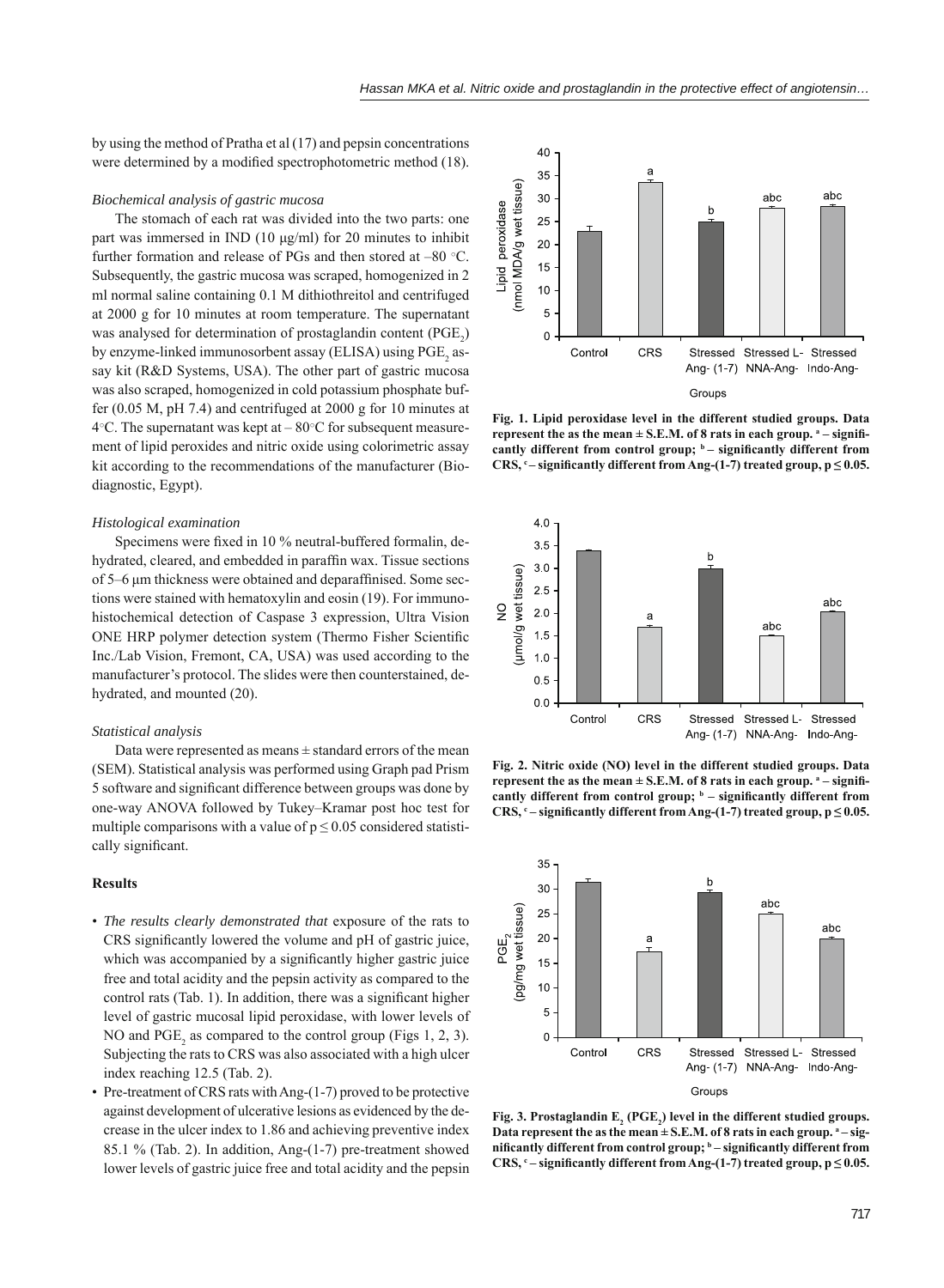715 – 721



**Fig. 4. A) A photomicrograph of control group gastric fundic mucosa showing gastric pits (↑) and long straight tubular fundic glands. Muscularis mucosa (m), Submucosa (sm), and muscularis externa (Ml). B) A photomicrograph of CRS group showing large ulcerated area fi lled with necrotic tissue (black arrow) spanding the whole thickness. Notice areas of hemorrhage (green arrow). C) A photomicrograph Stressed**  Ang-(1-7) group showing erosion of the superficial part of the gastric mucosa and exfoliated cells (arrow). D) A photomicrograph of Stressed **L-NNA-Ang-(1-7) group showing distortion of the glands with exfoliation of epithelial cell and ulceration of the surface mucosa (arrow) extending slightly into the muscularis mucosa (m). Inset higher magnifi cation showing degenerated and detached from their basement membrane x400. E) A photomicrograph of Stressed Indo-Ang-(1-7) treated showing large ulcerated area of fundic mucosa with exfoliation of epithelial cell (arrow). H&EX100**



**Fig. 5. A Photomicrograph of the fundic gland of immunostained for caspase 3 of A) The control group gastric fundic mucosa showing negative expression B) CRS group showing high positive expression in the ulcerated area. Notice the immunopositive cells shrunken and separated from the basement membrane (inset) C) Stressed Ang-(1-7) group showing mild expression among the fundic cells (\*) and high expression in the**  exfoliated cells (arrows). Inset showing higher magnification of the immunopositive cells. D) Stressed L-NNA-Ang-(1-7) group showing moderate expression in the fundic epithelial cells. Inset showing higher magnification of the immunopositive cells E) Stressed Indo-Ang-(1-7) treated **group showing high positive expression in the ulcerated area. Inset showing higher magnifi cation of the immunopositive cells. x100 Insets x400**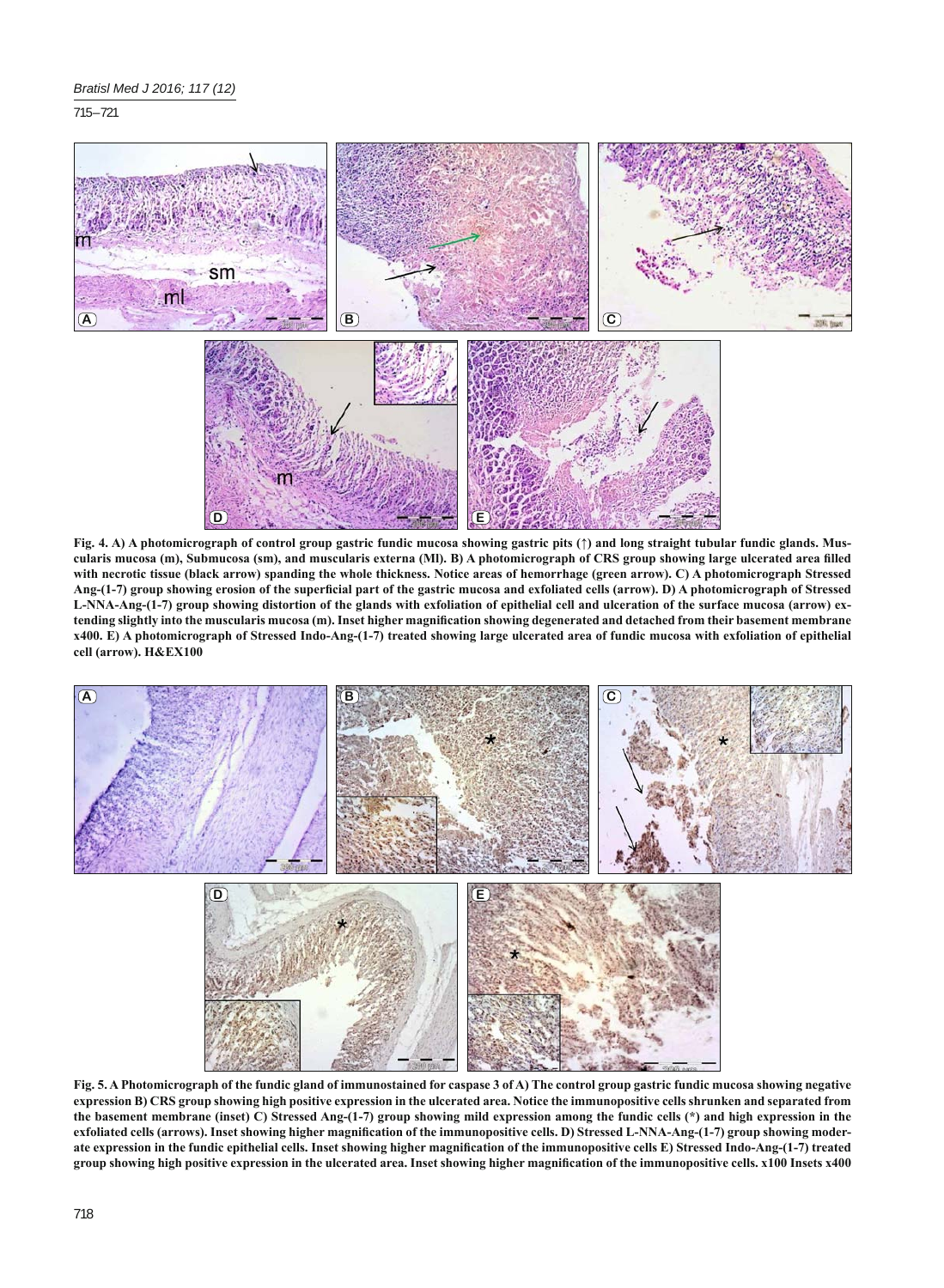activity with higher gastric volume and pH as compared to nontreated CRS group (Tab. 1). At the same time, pre-treatment CRS group with Ang-(1-7) significantly lowered the gastric mucosal lipid peroxidase level, but with higher levels of NO and PGE<sub>2</sub> as compared to non-treated CRS group (Figs 1, 2, 3).

- Co-administration of L-NNA or indomethacin with Ang-(1-7) before exposure to CRS significantly increased the gastric mucosal ulceration and increased the ulcer index to 4.21 and 4.66 as compared to the stressed Ang-(1-7) group and preventive index declined to 66.3 % and 63.3 %, respectively (Tab. 2). In addition, these co-administrations significantly lowered the gastric juice volume, pH, gastric mucosal NO and  $PGE_2$  levels as compared to the control and to the stressed Ang-(1-7) groups, but they were still significantly higher than in the non-treated CRS as shown in Table 1 and Figures 2 and 3. Moreover, there were significantly higher levels in the gastric juice free and total acidity, pepsin concentration and the gastric mucosal lipid peroxidase as compared to the control and stressed Ang-(1-7) groups, but there were still significantly lower than the nontreated CRS group (Tab. 1, Fig. 1).
- Examinations of sections of the fundus of stomach of control rats showed that the wall of the fundus of the stomach was formed of 4 classic layers namely, mucosa, submucosa, musculosa and serosa. The mucosa was occupied by simple branched tubular fundic gland (Fig. 4A). In the CRS group, large ulcerated area filled with necrotic tissue and areas of hemorrhage appeared spanning the whole thickness of the fundic wall (Fig. 4B). Small eroded areas of the superficial area of the fundic mucosa with exfoliation of some epithelial cells were observed in Stressed Ang-(1-7) (Fig. 4C), while in the Stressed L-NNA-Ang-(1-7) treated group the eroded area extend to the muscularis mucosa (Fig. 4D). In the Stressed Indo-Ang-(1-7) treated group, large ulcerated area of fundic mucosa with exfoliation of epithelial cell was noticed expanding the mucosa (Fig. 4E).
- Immunohistochemical results for caspase revealed a negative caspase 3 reaction in the epithelial cells of the fundic gland of the control group (Fig. 5A). Very strong caspase 3 positive reaction was observed in the cytoplasm of most of the fundic epithelial cells of the CRS group (Fig. 5B). In the Stressed Ang- (1-7) group, few epithelial cells of the fundic gland showed faint reaction while strong reaction was noticed in the exfoliated cells (Fig. 5C). Moderate reaction was noticed in the cytoplasm of the fundic epithelial cells of the Stressed L-NNA-Ang-(1-7) treated group (Fig. 5D). Still strong reaction was observed in the eroded area of the Stressed Indo-Ang-(1-7) treated group (Fig. 5 E).

#### **Discussion**

Stress is a common contributor to development of peptic ulcer in humans. CRS is frequently used and clinically relevant experimental model for induction of acute gastric ulcer (5). The present study was an attempt to evaluate the possible gastro-protective effect of the Ang-(1-7). Since the discovery of Ang-(1-7) in 1976, the presence of this hectapeptide has been detected in brain, blood vessels, heart, kidney, liver, and stomach. Ang-(1-7) acting via its own G protein-coupled receptor (GPCR) called Mas Receptor exhibit the vasodilatory, antihypertensive and cardio-protective (1).

The data of the present study clearly demonstrated that CRS induced evident ulcers, which are in accordance with the observations of several researchers (21, 4). This occurs by enhancing the aggressive factors with severe extensive gastric damage as shown in our histological examination that can be explained by many causes. First, CRS in the present study significantly increased the gastric acidity, proteolytic activity with concomitant reduction in the volume of gastric juice as compared to control group, which is likely to be due to increase in the sympatho-adrenal activity, which occurs during stress (22).

Second, CRS significantly increased the gastric mucosal lipid peroxides level, as compared to the control group, which is in agreement with other investigators (21). This increase in the lipid peroxidation is a result of the elevation in the oxidative stress and ROS induced by stress. In addition, the reduction in gastric mucosal blood (GMB) flow occurring with stress increases malondialdehyde (MDA) level (23).

Moreover, the significant reduction of gastric mucosal NO and PGE<sub>2</sub> levels in CRS rats can contribute to reduced mucosal blood flow by the vasoconstriction response, which leads to increase the production of free radicals, enhanced lipid peroxidation, impairment of anti-oxidizing enzyme activity and the increased generation of pro-inflammatory cytokines, such as TNF- $\alpha$  (24).

In the present study, pre-treatment with Ang- $(1-7)$  significantly reduced the gastric ulcer index, gastric mucosal MDA level with concomitant increase in gastric mucosal concentrations of PGE<sub>2</sub> and NO in comparison with the CRS group. In addition, there was an improvement in the severe gastric damages that were observed by the histological examination. The protective effect of Ang-(1-7) in our study against ulcer development might be due to its effect on gastric juice acid concentration and proteolytic activity. The inhibitory effect of Ang-(1-7) on the gastric acidity was suggested to be due to stimulation of gastric Mas receptor that lead to inhibition of H<sup>+</sup>, K<sup>+</sup> ATPase activities and subsequent decreased acid secretion and increased gastric pH (25).

Another explanation of the protective effect of Ang-(1-7) pretreatment may be due to its anti-oxidative effect as evidenced by decreasing the gastric mucosal lipid peroxides level, which is in accordance with the previous study of Liao et al (26). This effect can be also suggested to be due to stimulation of the gastric Mas receptor that leads to increased superoxide dismutase (SOD) activity, one of the most significant antioxidant systems functioning as a ROS scavenger. Another possible cause of antioxidant effect of Ang-(1-7) is increased NO/NOS ratio by stimulating NOS and increasing NO release by gastric Mas receptor stimulation (25) as observed in our study. Szlachcic et al (27) reported that Ang-(1-7) markedly decreased the expression and release of pro-inflammatory cytokines IL-1b and TNF-a suggesting that the anti-inflammatory properties of Ang- $(1-7)$  may contribute to its protective activity.

Nitric oxide is a well-established mediator in the gastric mucosal defence and repair (28). NO modulates several elements of the gastric mucosal defence, including blood flow, neutrophil ad-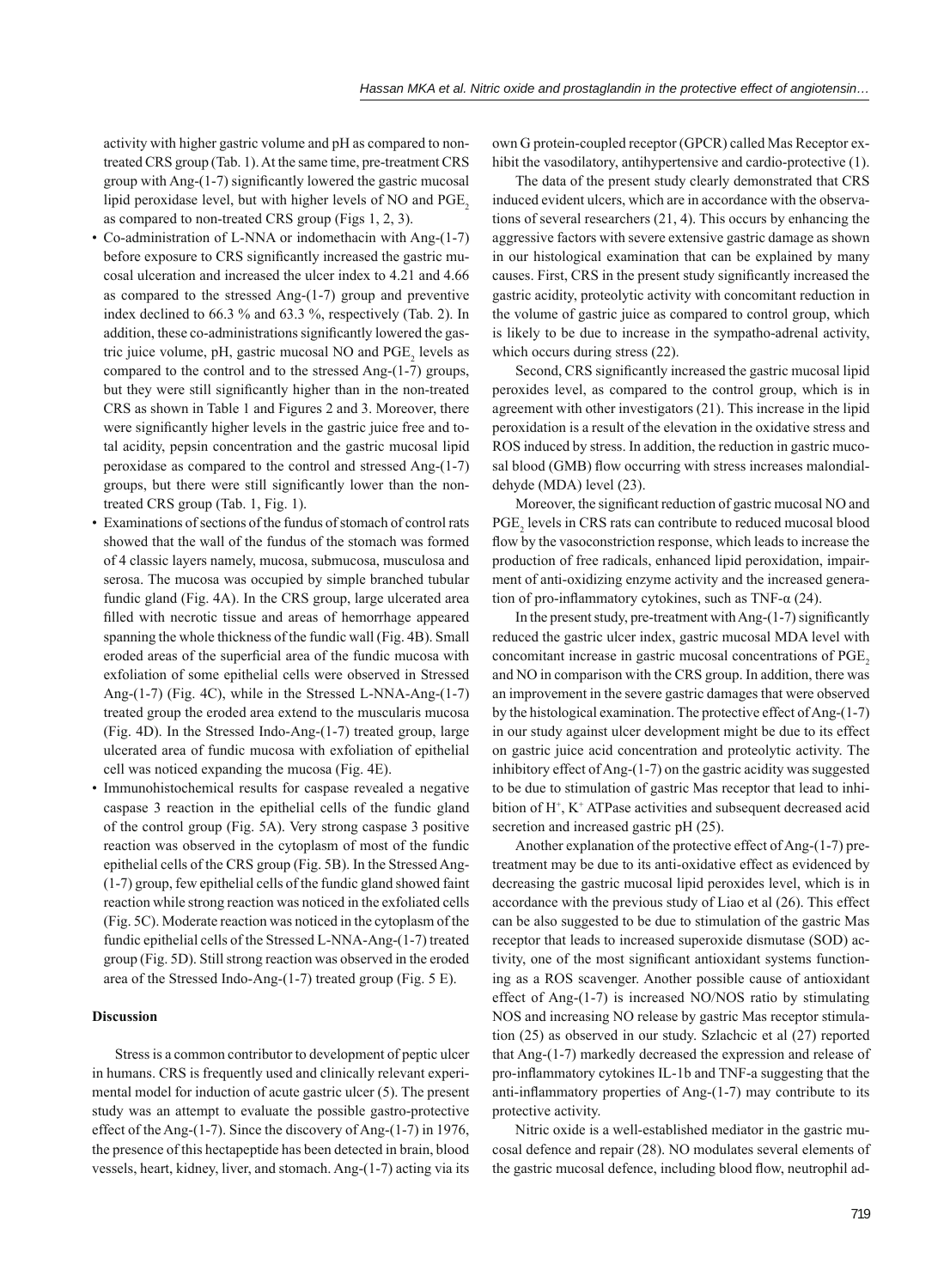# 715 – 721

hesion and mucus secretion. The effect of NO is, at least partially, mediated by an increase in cGMP content, and cGMP is normally broken down rapidly by phosphodiesterase-type 5 (6).

In the present study, the role of NO in the gastroprotective activity of Ang-(1-7) was evaluated by using L-NNA, NOS inhibitor. L-NNA pre-treatment significantly decreased the gastroprotective activity of Ang-(1-7) against CRS, evident in our measured parameters and histological examination. L-NNA pre-treatment inhibited the restoration of stress-induced decrease in NO level by Ang-(1-7) pre-treatment. Since NO is the endothelium derived relaxing factor, reduction of its level might contribute to reduced mucosal blood flow by the vasoconstriction response with a subsequent gastric damage (29).

In addition, L-NNA pre-treatment significantly decreased the gastric mucosal  $\text{PGE}_2$  as compared to Ang. (1-7) treated group. This effect can be explained by reduction of NO synthesis by L-NNA, which leads to attenuation of COX with subsequent decreased PGs synthesis, and it is possible to accept that NO might regulate the release and/ or the biosynthesis of  $PGE_2$  in the stomach after damage (24). Based on these findings, increased production of NO could be a potential target for the gastroprotective effect of Ang-(1-7) in this study.

Endogenous PGs are involved in the maintenance of mucosal integrity and blood flow. PGs also protect mucosa against potentially noxious agents. Moreover, PGs seem to stimulate the secretion of bicarbonate and mucus, inhibit the acid secretion, as well as regulate the mucosal cell turnover and repair in the stomach mucosa. Gastric mucosa of ulcer patients tends to generate smaller amounts of PGs of E and I series. This suggests that the insufficient production of protective PGs may play a primary role in the pathogenesis of gastric ulcer (23).

Therefore, in order to investigate the role of PGs in the gastroprotection offered by Ang-(1-7), rats were pre-treated with indomethacin, non-selective cyclooxygenase (COX) inhibitor, with Ang-(1-7) and then subjected to CRS. The results showed that pretreatment with indomethacin attenuated the protection afforded by Ang-(1-7) against CRS as evidenced by our biochemical and histological parameters. In addition, the result of the present work showed a marked reduction in NO level in the indomethacin pretreated group. This is attributed to the ability of indomethacin to up-regulate the endothelin-1 that leads to decrease production of gastric mucosal NO (30).

The involvement of PG in the anti-ulcer activity of Ang-(1-7) was further confirmed by direct measurement of the gastric PGE<sub>2</sub> level in control, CRS and Ang-(1-7) pre-treated CRS groups. The results showed that CRS decreased the  $PGE_2$  level in gastric mucosa to that of control, whereas Ang-(1-7) repeated pre-treatment increased the  $PGE_2$  level and this effect can be explained by stimulation of Mas receptor by Ang-(1-7), which leads to activation of PG/COX pathway (31).

The maintenance of gastric mucosal integrity depends on the interplay between epithelial cell proliferation and apoptosis. Apoptosis has recently been suggested as a causative factor for cold restrained stress-induced gastric ulcer. Caspase-3, a key mediator for execution of apoptosis [programmed cell death], is involved

in apoptotic cell death in stress-induced ulcer (32). As shown in our immunological examination, the cold restrained stress resulted in a dramatic activation of caspase-3, while the expression of cleaved caspase-3 was markedly decreased by the Ang-(1-7) pre-treatment by inhibiting the mitogen-activated protein kinase (MAPK)/NF-κB pathway (33). On the contrary, Ang-(1–7) has also been reported to induce apoptosis in circulating fibrocytes and human lung cancer cells. Thus, the anti-apoptotic effect of Ang- $(1-7)$  is dependent on the cell type  $(34)$ .

Previous studies have shown that NO either endogenously produced or exogenously applied in physiologically relevant concentrations acts as an endothelial cell survival factor, so NO signalling pathway largely contributes to the anti-apoptotic effect of Ang (1–7) (35) as evidenced in our study by increased caspase 3 expression in L-NNA and indomethacin pre-treatment groups.

In conclusion, current results demonstrated that the pathogenesis of gastric ulcer appears to be multifactorial depending on protective and aggressive factors. The gastroprotective effect of Ang. (1-7) was consistently accompanied by increased gastric mucosal blood flow, reduction in all acid parameters, and reduction in lipid peroxides. The mechanisms of Ang. (1-7) induced protection against ulceration were mediated by activation of NO/NOS and PG/ COX systems that were proved in our study by administrating L-NNA (non-selective nitric oxide inhibitor) or indomethacin (COX inhibitor) before Ang. (1-7). Another explanation of the protective effect of Ang. (1-7) may be due to the anti-oxidant effect against induced oxidative stress, which is evidenced by marked attenuation in lipid peroxides level and also its anti- apoptotic effect.

Despite providing the effects of Ang-(1-7) therapy against ulcer development, this study has the limitation that the focus on the functional data and inflammatory markers did not include a mechanistic investigation into Ang-(1-7) mechanism of action in providing gastric protection. This will open the door for further future studies to prove its mechanisms in action. In addition, further studies in experimental animals and humans are warranted to further determine the thera peutic efficacy of Ang- $(1-7)$  in various gastrointestinal disorders.

# **References**

**1. Pawlik M, Kwiecien S, Pajdo R, Ptak-Belowska A, Brzozowski B, Krzysiek-Maczka G, Strzalka M, Konturek S, Brzozowski T.** Esophagoprotective activity of angiotensin-(1-7) in experimental model of acute reflux esophagitis. Evidence for the role of nitric oxide, sensory nerves, hypoxia-inducible factor-1alpha and proinflammatory cytokines. J Physiol Pharmacol 2014; 65 (6): 809–822.

**2. Magierowski M, Jasnos K, Pawlik M, Krzysiek-Maczka G, Ptak-Belowska A, Olszanecki R, Kwiecien S, Korbut R, Brzozowski T.** Role of angiotensin-(1-7) in gastroprotection against stress-induced ulcerogenesis. The involvement of mas receptor, nitric oxide, prostaglandins, and sensory neuropeptides. J Pharmacol Exp Ther 2013; 347 (3): 717–726.

**3. Santos R.** Angiotensin-(1-7). Hypertension 2014; 63 (6): 1138–1147.

**4. Sachan N, Chandra P, Pal D.** Assessment of Gastroprotective Potential of Delonix regia (Boj Ex Hook) Raf against Ethanol and Cold Restrain Stress-Induced Ulcer in Rats. Tropical J Pharm Res 2015; 14 (6): 1063–1070.